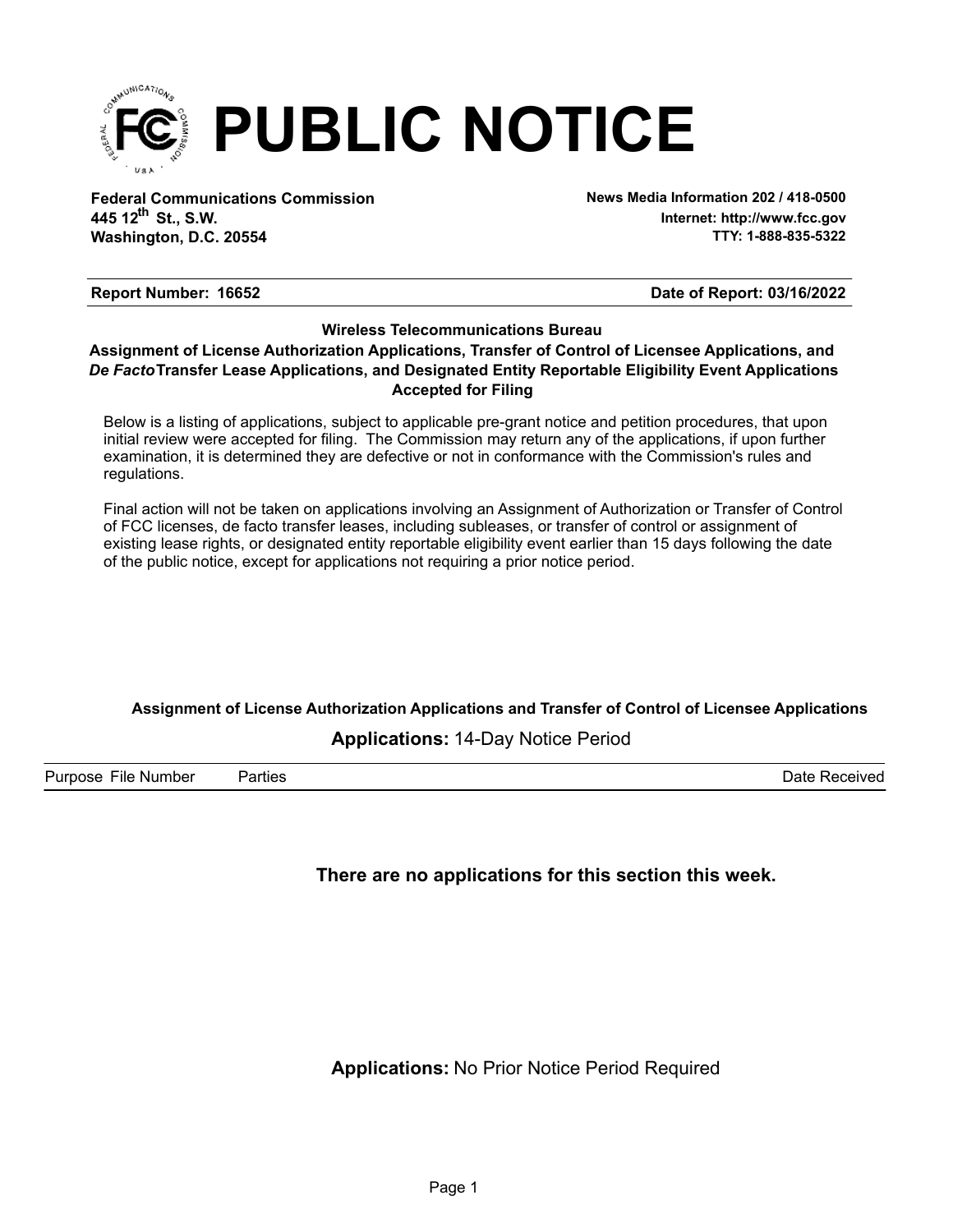|           | Purpose File Number                       | Parties                |                                                                                                  | Date Received |  |  |
|-----------|-------------------------------------------|------------------------|--------------------------------------------------------------------------------------------------|---------------|--|--|
| AM        | 0009790103                                | Assignor:<br>Assignee: | Kirby Offshore Marine, LLC<br>Sause Bros. Inc                                                    | 03/08/2022    |  |  |
|           | <b>FULL Assignment</b>                    |                        |                                                                                                  |               |  |  |
|           | Call Sign or Lead Call Sign: WDD9324      |                        |                                                                                                  |               |  |  |
|           | Radio Service Code(s)<br><b>SB</b>        |                        |                                                                                                  |               |  |  |
| AA        | 0009869423                                | Assignor:<br>Assignee: | Mattusch, Tomas P<br>All Aboard Adventures, Inc.                                                 | 03/08/2022    |  |  |
|           | <b>FULL Assignment</b>                    |                        |                                                                                                  |               |  |  |
|           | Call Sign or Lead Call Sign: WCZ2714      |                        |                                                                                                  |               |  |  |
|           | <b>Radio Service Code(s)</b><br><b>SB</b> |                        |                                                                                                  |               |  |  |
| <b>TC</b> | 0009935135                                | Licensee:              | RadiOhio Incorporated<br>Transferor: TEGNA, Inc.<br>Transferee: SGCI Holdings III LLC            | 03/10/2022    |  |  |
|           | <b>Transfer OF Control</b>                |                        |                                                                                                  |               |  |  |
|           | Call Sign or Lead Call Sign: WQRT801      |                        |                                                                                                  |               |  |  |
|           | <b>Radio Service Code(s)</b><br><b>MG</b> |                        |                                                                                                  |               |  |  |
| ТC        | 0009935148                                | Licensee:              | <b>KING Broadcasting Company</b><br>Transferor: TEGNA, Inc.<br>Transferee: SGCI Holdings III LLC | 03/10/2022    |  |  |
|           | <b>Transfer OF Control</b>                |                        |                                                                                                  |               |  |  |
|           | Call Sign or Lead Call Sign: WPNH759      |                        |                                                                                                  |               |  |  |
|           | <b>Radio Service Code(s)</b><br>MG        |                        |                                                                                                  |               |  |  |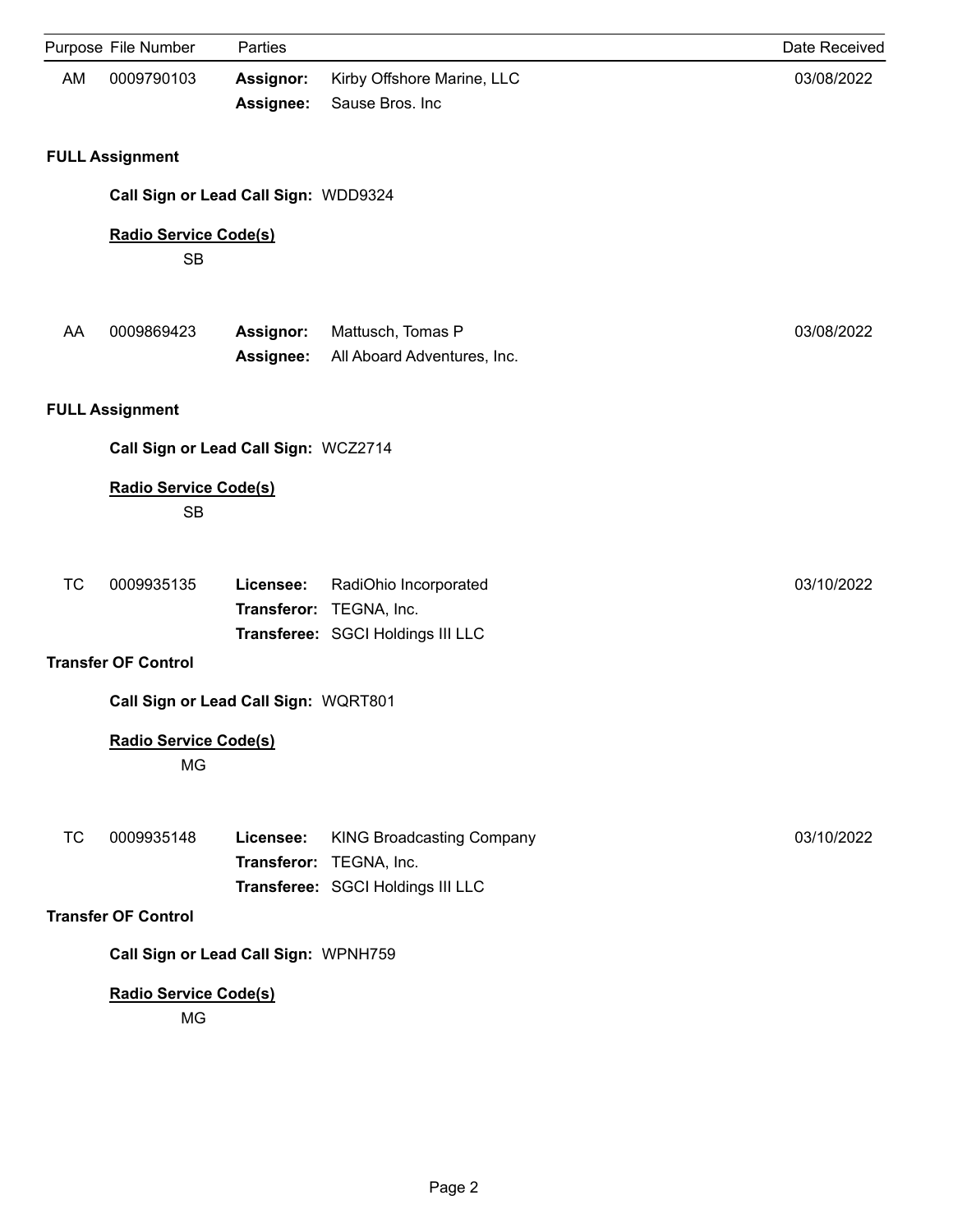|           | Purpose File Number                       | Parties                             |                                                                                                                  | Date Received |
|-----------|-------------------------------------------|-------------------------------------|------------------------------------------------------------------------------------------------------------------|---------------|
| TC        | 0009935152                                | Licensee:                           | KXTV, LLC<br>Transferor: TEGNA, Inc.<br>Transferee: SGCI Holdings III LLC                                        | 03/10/2022    |
|           | <b>Transfer OF Control</b>                |                                     |                                                                                                                  |               |
|           | Call Sign or Lead Call Sign: WNE1639      |                                     |                                                                                                                  |               |
|           | <b>Radio Service Code(s)</b><br><b>MG</b> |                                     |                                                                                                                  |               |
| <b>TC</b> | 0009935157                                | Licensee:<br>Transferor: TEGNA Inc. | SANDER OPERATING CO. I LLC D/B/A WHAS TELEVISION<br>Transferee: SGCI Holdings III LLC                            | 03/10/2022    |
|           | <b>Transfer OF Control</b>                |                                     |                                                                                                                  |               |
|           | Call Sign or Lead Call Sign: WNEO553      |                                     |                                                                                                                  |               |
|           | <b>Radio Service Code(s)</b><br>MG        |                                     |                                                                                                                  |               |
| <b>TC</b> | 0009935158                                | Licensee:                           | Sander Operating Co III LLC D/B/A KGW TELEVISION<br>Transferor: TEGNA, Inc.<br>Transferee: SGCI Holdings III LLC | 03/10/2022    |
|           | <b>Transfer OF Control</b>                |                                     |                                                                                                                  |               |
|           | Call Sign or Lead Call Sign: WPOP684      |                                     |                                                                                                                  |               |
|           | Radio Service Code(s)<br>MG               |                                     |                                                                                                                  |               |
| <b>TC</b> | 0009935163                                | Licensee:                           | TEGNA Memphis Broadcasting, Inc.<br>Transferor: TEGNA, Inc.<br>Transferee: SGCI Holdings III LLC                 | 03/10/2022    |
|           | <b>Transfer OF Control</b>                |                                     |                                                                                                                  |               |
|           | Call Sign or Lead Call Sign: WPWW501      |                                     |                                                                                                                  |               |
|           | Radio Service Code(s)<br><b>RS</b>        |                                     |                                                                                                                  |               |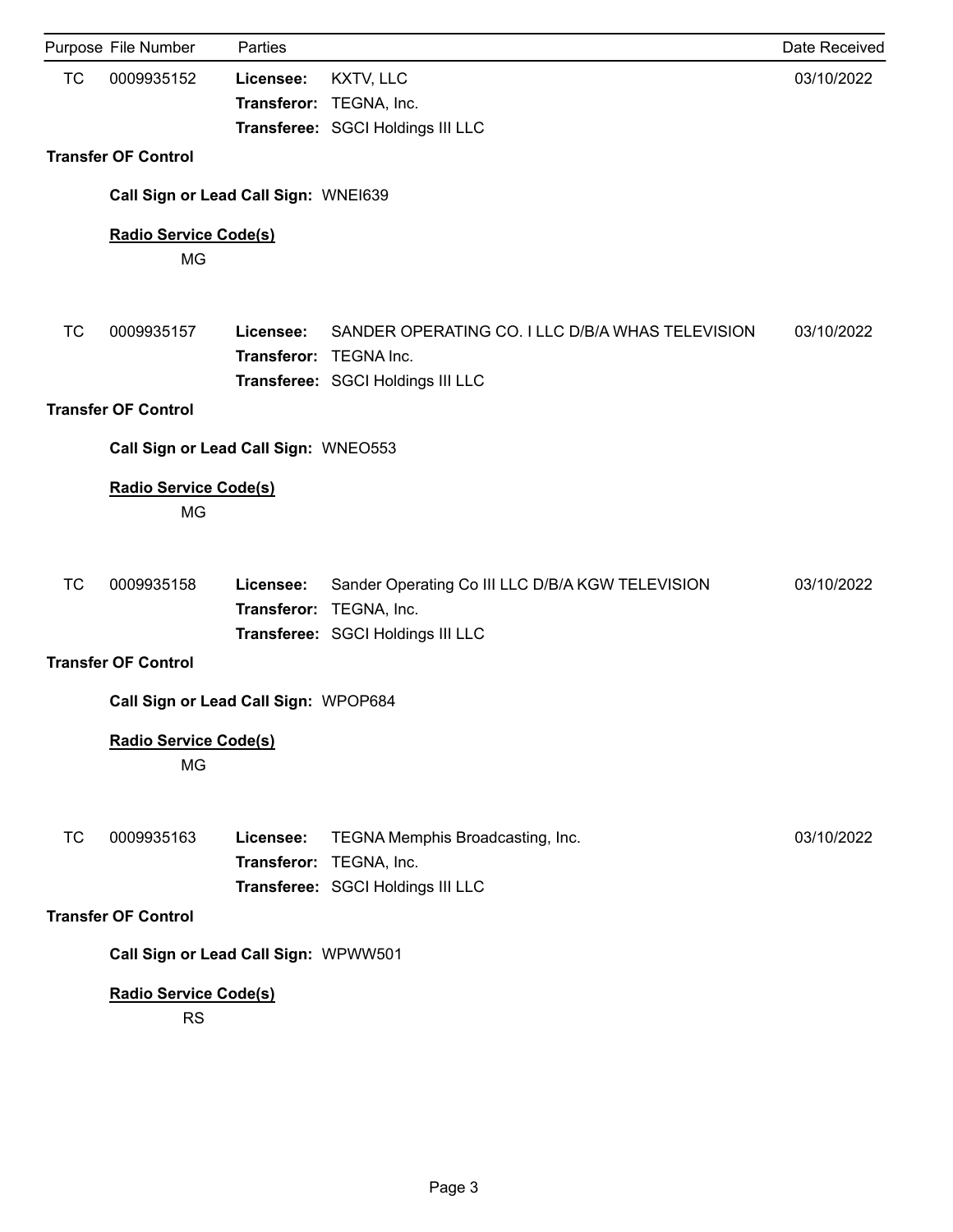|           | Purpose File Number                       | Parties   |                                                                                                                        | Date Received |
|-----------|-------------------------------------------|-----------|------------------------------------------------------------------------------------------------------------------------|---------------|
| <b>TC</b> | 0009935170                                | Licensee: | WBIR-TV, LLC<br>Transferor: TEGNA, Inc.<br>Transferee: SGCI Holdings III LLC                                           | 03/10/2022    |
|           | <b>Transfer OF Control</b>                |           |                                                                                                                        |               |
|           | Call Sign or Lead Call Sign: WNTG866      |           |                                                                                                                        |               |
|           | <b>Radio Service Code(s)</b><br><b>MG</b> |           |                                                                                                                        |               |
| <b>TC</b> | 0009935180                                | Licensee: | WKYC-TV, LLC<br>Transferor: TEGNA, Inc.<br>Transferee: SGCI Holdings III LLC                                           | 03/10/2022    |
|           | <b>Transfer OF Control</b>                |           |                                                                                                                        |               |
|           | Call Sign or Lead Call Sign: WNTW907      |           |                                                                                                                        |               |
|           | <b>Radio Service Code(s)</b><br><b>MG</b> |           |                                                                                                                        |               |
| <b>TC</b> | 0009937183                                | Licensee: | Cape Publications, Inc.<br>Transferor: TEGNA, Inc.<br>Transferee: SGCI Holdings III LLC                                | 03/10/2022    |
|           | <b>Transfer OF Control</b>                |           |                                                                                                                        |               |
|           | Call Sign or Lead Call Sign: WPKH284      |           |                                                                                                                        |               |
|           | Radio Service Code(s)<br><b>RS</b>        |           |                                                                                                                        |               |
| <b>TC</b> | 0009944342                                | Licensee: | Paducah Television License LLC<br>Transferor: Community News Media LLC<br>Transferee: CMG Media Operating Company, LLC | 03/10/2022    |
|           | <b>Transfer OF Control</b>                |           |                                                                                                                        |               |
|           | Call Sign or Lead Call Sign: WQNE493      |           |                                                                                                                        |               |
|           | Radio Service Code(s)<br>MG               |           |                                                                                                                        |               |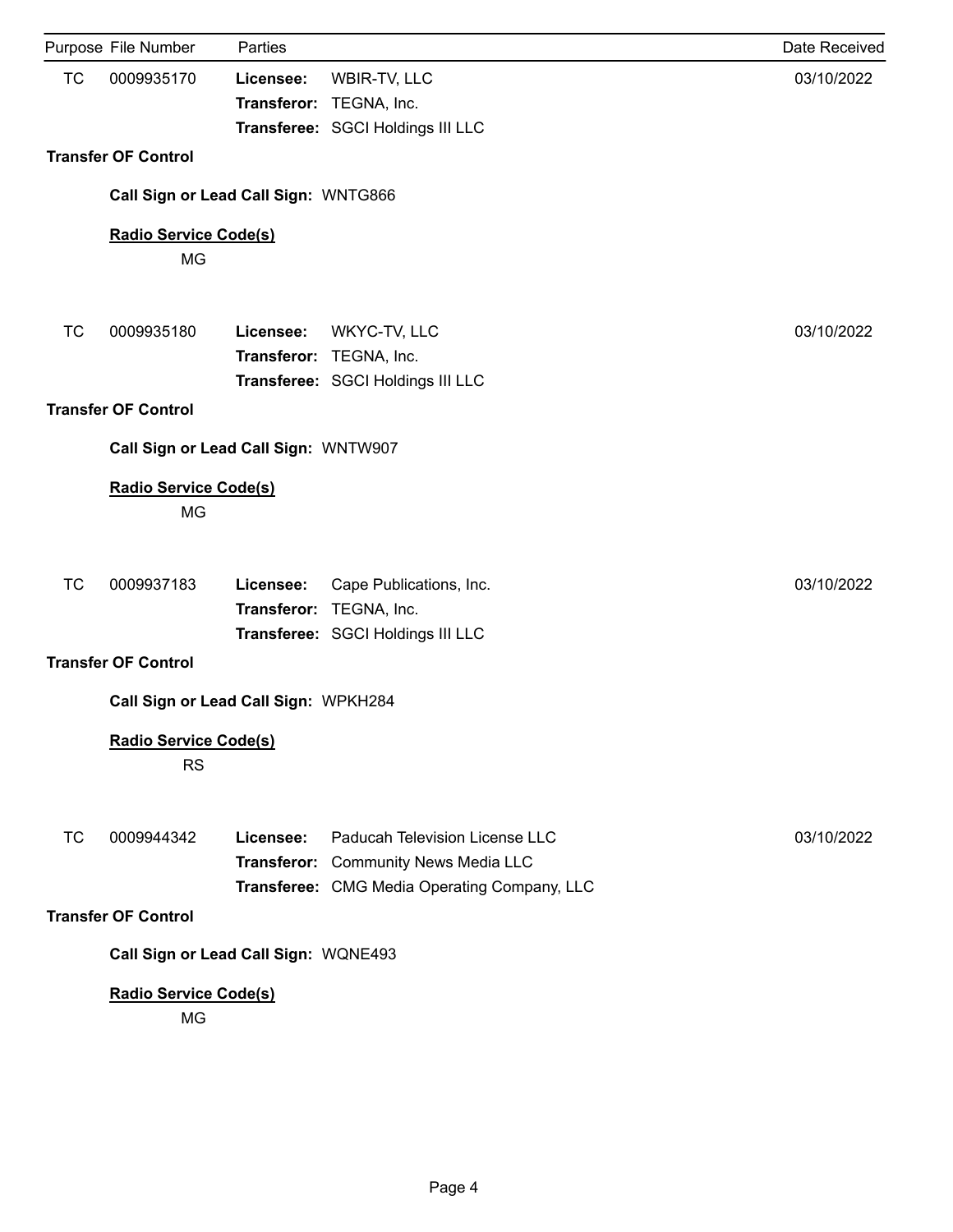|           | Purpose File Number                       | Parties                              |                                                                              | Date Received |
|-----------|-------------------------------------------|--------------------------------------|------------------------------------------------------------------------------|---------------|
| AA        | 0009946725                                | Assignor:<br>Assignee:               | ADT Systems, Inc.<br>Enterprise Products Operating, LLC                      | 03/09/2022    |
|           | <b>FULL Assignment</b>                    |                                      |                                                                              |               |
|           |                                           | Call Sign or Lead Call Sign: WRBR286 |                                                                              |               |
|           | <b>Radio Service Code(s)</b><br><b>MG</b> |                                      |                                                                              |               |
| AA        | 0009948111                                | Assignor:<br>Assignee:               | KHOU-TV, Inc.<br>CMG Media Operating Company, LLC                            | 03/11/2022    |
|           | <b>FULL Assignment</b>                    |                                      |                                                                              |               |
|           |                                           | Call Sign or Lead Call Sign: WPMV946 |                                                                              |               |
|           | <b>Radio Service Code(s)</b><br><b>RS</b> |                                      |                                                                              |               |
| AA        | 0009950368                                | Assignor:<br>Assignee:               | WFAA-TV, Inc.<br>CMG Media Operating Company, LLC                            | 03/11/2022    |
|           | <b>FULL Assignment</b>                    |                                      |                                                                              |               |
|           |                                           | Call Sign or Lead Call Sign: WNEO225 |                                                                              |               |
|           | <b>Radio Service Code(s)</b><br><b>MG</b> |                                      |                                                                              |               |
| <b>TC</b> | 0009928888                                | Licensee:                            | WWL-TV, Inc.<br>Transferor: TEGNA, Inc.<br>Transferee: SGCI Holdings III LLC | 03/10/2022    |
|           | <b>Transfer OF Control</b>                |                                      |                                                                              |               |
|           |                                           | Call Sign or Lead Call Sign: KLZ580  |                                                                              |               |
|           | <b>Radio Service Code(s)</b><br><b>MG</b> |                                      |                                                                              |               |
|           | <b>RS</b>                                 |                                      |                                                                              |               |
|           |                                           |                                      |                                                                              |               |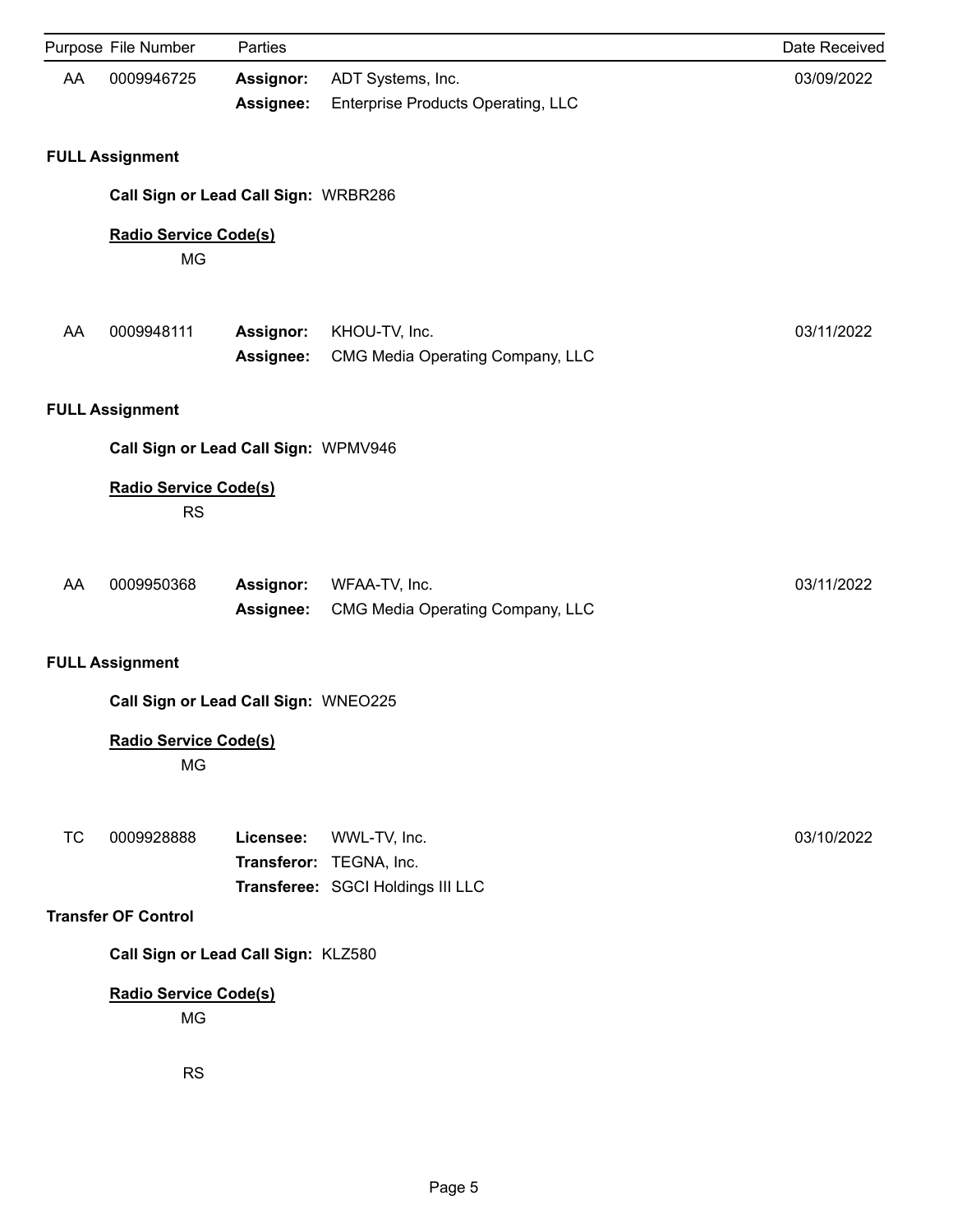|           | Purpose File Number                  | Parties   |                                                                               | Date Received |  |  |
|-----------|--------------------------------------|-----------|-------------------------------------------------------------------------------|---------------|--|--|
| <b>TC</b> | 0009931810                           | Licensee: | LSB Broadcasting, Inc.<br>Transferor: TEGNA, Inc.                             | 03/10/2022    |  |  |
|           |                                      |           | Transferee: SGCI Holdings III LCC                                             |               |  |  |
|           | <b>Transfer OF Control</b>           |           |                                                                               |               |  |  |
|           | Call Sign or Lead Call Sign: WPZC390 |           |                                                                               |               |  |  |
|           | Radio Service Code(s)                |           |                                                                               |               |  |  |
|           | IG                                   |           |                                                                               |               |  |  |
|           | <b>RS</b>                            |           |                                                                               |               |  |  |
| <b>TC</b> | 0009935136                           | Licensee: | WBNS-TV, Inc.<br>Transferor: TEGNA, Inc.<br>Transferee: SGCI Holdings III LLC | 03/10/2022    |  |  |
|           | <b>Transfer OF Control</b>           |           |                                                                               |               |  |  |
|           | Call Sign or Lead Call Sign: KB73314 |           |                                                                               |               |  |  |
|           |                                      |           |                                                                               |               |  |  |
|           | <b>Radio Service Code(s)</b><br>IG   |           |                                                                               |               |  |  |
|           | <b>RS</b>                            |           |                                                                               |               |  |  |
| <b>TC</b> | 0009935144                           | Licensee: | KENS-TV, Inc.<br>Transferor: TEGNA, Inc.<br>Transferee: SGCI Holdings III LLC | 03/10/2022    |  |  |
|           | <b>Transfer OF Control</b>           |           |                                                                               |               |  |  |
|           | Call Sign or Lead Call Sign: WPWF736 |           |                                                                               |               |  |  |
|           | <b>Radio Service Code(s)</b>         |           |                                                                               |               |  |  |
|           | MG                                   |           |                                                                               |               |  |  |
|           | <b>RS</b>                            |           |                                                                               |               |  |  |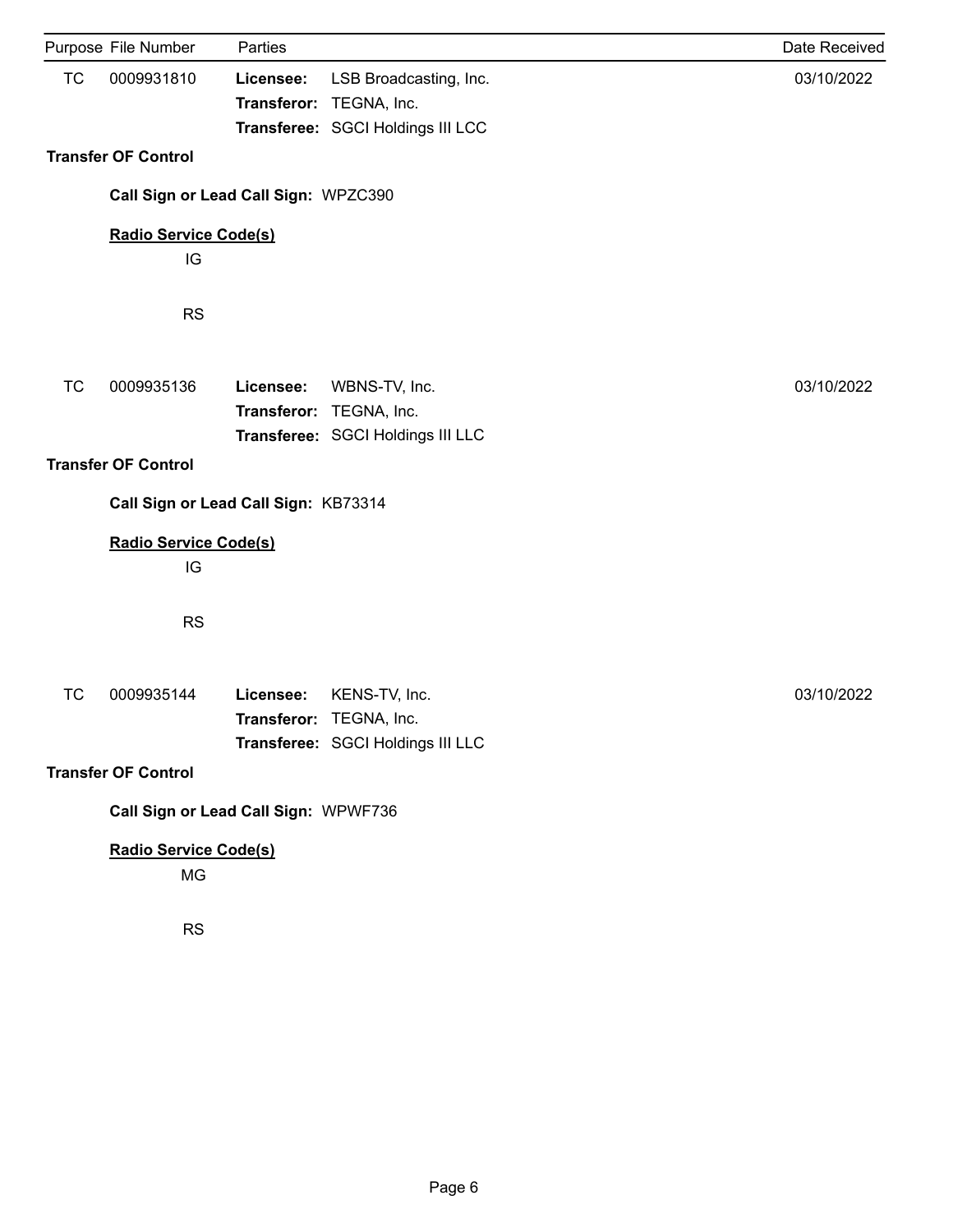|                                      | Purpose File Number                  | Parties                             |                                                                                    | Date Received |  |
|--------------------------------------|--------------------------------------|-------------------------------------|------------------------------------------------------------------------------------|---------------|--|
| <b>TC</b>                            | 0009935154                           | Licensee:<br>Transferor: TEGNA Inc. | Multimedia KSDK, LLC<br>Transferee: SGCI Holdings III LLC                          | 03/10/2022    |  |
|                                      | <b>Transfer OF Control</b>           |                                     |                                                                                    |               |  |
|                                      | Call Sign or Lead Call Sign: WCF215  |                                     |                                                                                    |               |  |
|                                      | <b>Radio Service Code(s)</b>         |                                     |                                                                                    |               |  |
|                                      | IG                                   |                                     |                                                                                    |               |  |
|                                      | MG                                   |                                     |                                                                                    |               |  |
| <b>TC</b>                            | 0009935167                           | Licensee:                           | VIDEOINDIANA, INC.<br>Transferor: TEGNA, Inc.<br>Transferee: SGCI Holdings III LLC | 03/10/2022    |  |
|                                      | <b>Transfer OF Control</b>           |                                     |                                                                                    |               |  |
|                                      | Call Sign or Lead Call Sign: WPED990 |                                     |                                                                                    |               |  |
|                                      | Radio Service Code(s)<br>MG          |                                     |                                                                                    |               |  |
|                                      | <b>RS</b>                            |                                     |                                                                                    |               |  |
| <b>TC</b>                            | 0009935173                           | Licensee:                           | WCNC-TV, Inc.<br>Transferor: TEGNA, Inc.<br>Transferee: SGCI Holdings III LLC      | 03/10/2022    |  |
|                                      | <b>Transfer OF Control</b>           |                                     |                                                                                    |               |  |
| Call Sign or Lead Call Sign: WPMB834 |                                      |                                     |                                                                                    |               |  |
|                                      | Radio Service Code(s)<br>MG          |                                     |                                                                                    |               |  |
|                                      | <b>RS</b>                            |                                     |                                                                                    |               |  |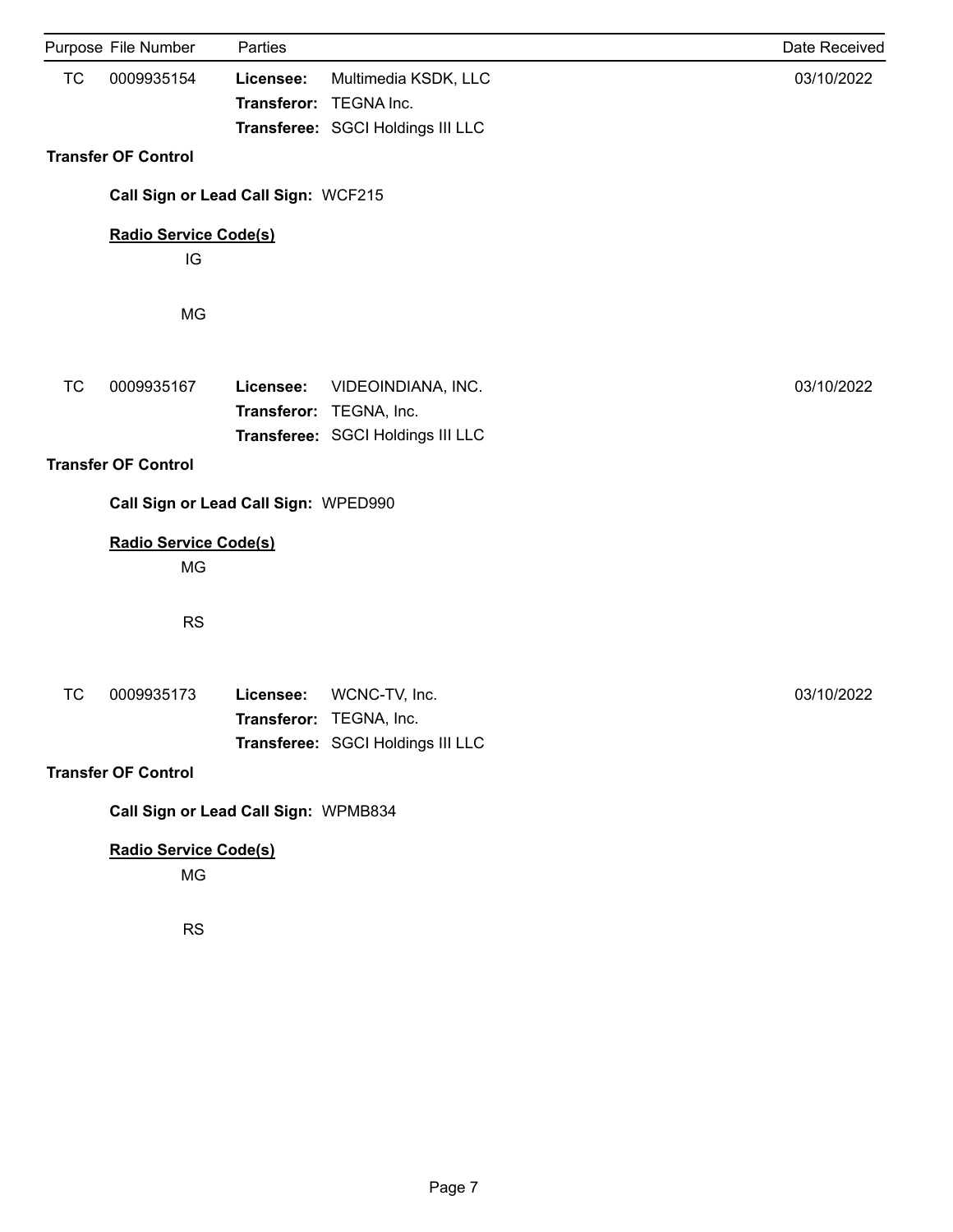|           | Purpose File Number                  | Parties                |                                                                                                      | Date Received |
|-----------|--------------------------------------|------------------------|------------------------------------------------------------------------------------------------------|---------------|
| <b>TC</b> | 0009935224                           | Licensee:              | WUSA-TV, Inc.<br>Transferor: TEGNA, Inc.<br>Transferee: SGCI Holdings III LLC                        | 03/10/2022    |
|           | <b>Transfer OF Control</b>           |                        |                                                                                                      |               |
|           | Call Sign or Lead Call Sign: WNTK296 |                        |                                                                                                      |               |
|           | <b>Radio Service Code(s)</b><br>MG   |                        |                                                                                                      |               |
|           | <b>RS</b>                            |                        |                                                                                                      |               |
| <b>TC</b> | 0009937187                           | Licensee:              | <b>TEGNA Broadcast Holdings, LLC</b><br>Transferor: TEGNA, Inc.<br>Transferee: SGCI Holdings III LLC | 03/10/2022    |
|           | <b>Transfer OF Control</b>           |                        |                                                                                                      |               |
|           | Call Sign or Lead Call Sign: KKI208  |                        |                                                                                                      |               |
|           | <b>Radio Service Code(s)</b><br>MG   |                        |                                                                                                      |               |
|           | <b>RS</b>                            |                        |                                                                                                      |               |
| AA        | 0009944107                           | Assignor:<br>Assignee: | TANOS EXPLORATION II, LLC<br>Diversified Gas and Oil Corp                                            | 03/08/2022    |
|           | <b>FULL Assignment</b>               |                        |                                                                                                      |               |
|           | Call Sign or Lead Call Sign: WNTT799 |                        |                                                                                                      |               |
|           | <b>Radio Service Code(s)</b><br>IG   |                        |                                                                                                      |               |
|           | MG                                   |                        |                                                                                                      |               |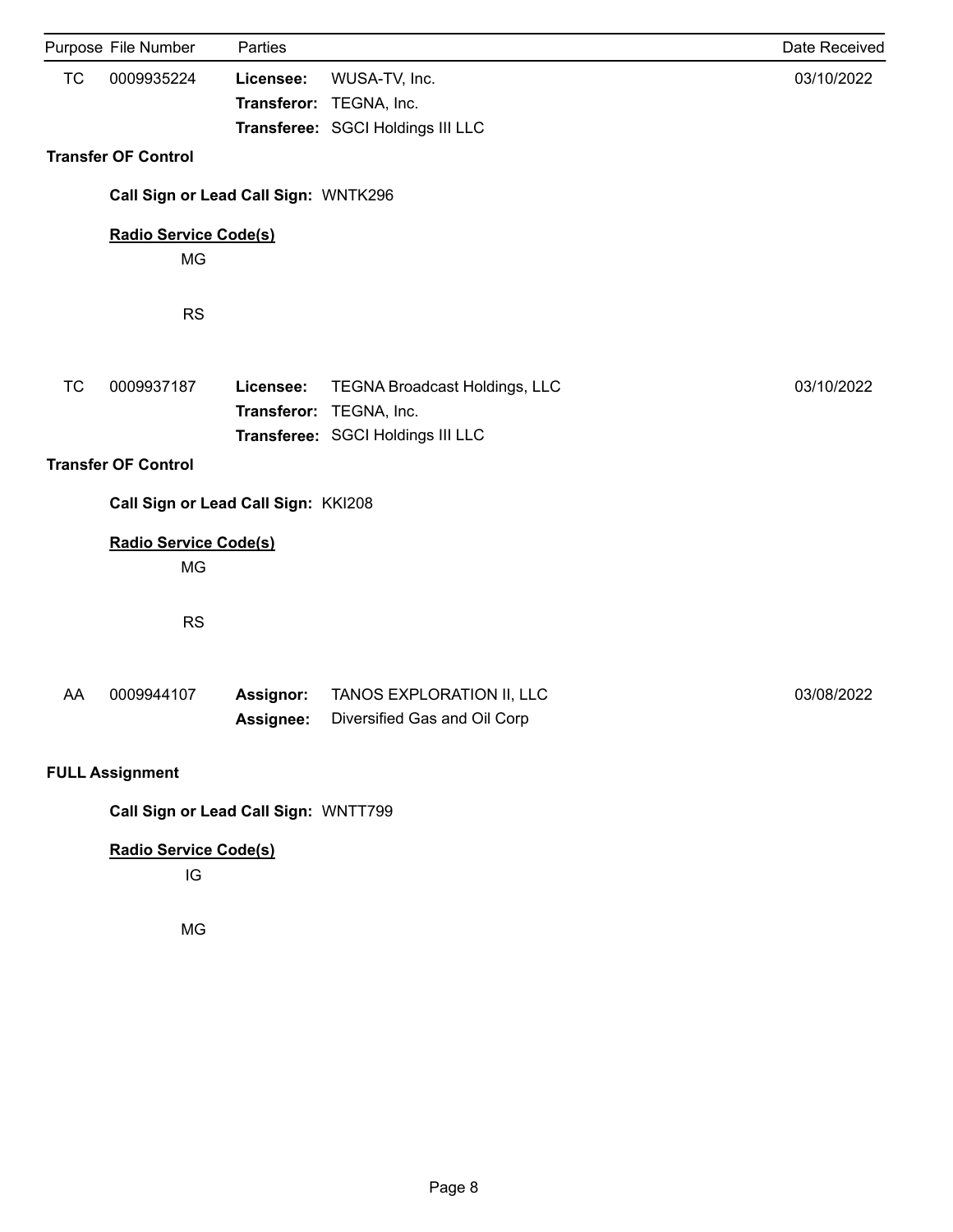|           | Purpose File Number                  | Parties   |                                                      | Date Received |
|-----------|--------------------------------------|-----------|------------------------------------------------------|---------------|
| <b>TC</b> | 0009935153                           | Licensee: | Multimedia Holdings Corporation                      | 03/10/2022    |
|           |                                      |           | Transferor: TEGNA, Inc.                              |               |
|           |                                      |           | Transferee: SGCI Holdings III LLC                    |               |
|           |                                      |           |                                                      |               |
|           | <b>Transfer OF Control</b>           |           |                                                      |               |
|           | Call Sign or Lead Call Sign: 112TV   |           |                                                      |               |
|           | <b>Radio Service Code(s)</b>         |           |                                                      |               |
|           | <b>AC</b>                            |           |                                                      |               |
|           |                                      |           |                                                      |               |
|           | <b>MG</b>                            |           |                                                      |               |
|           |                                      |           |                                                      |               |
|           | <b>RS</b>                            |           |                                                      |               |
|           |                                      |           |                                                      |               |
|           |                                      |           |                                                      |               |
| <b>TC</b> | 0009935156                           | Licensee: | Pacific and Southern, LLC<br>Transferor: TEGNA, Inc. | 03/10/2022    |
|           |                                      |           | Transferee: SGCI Holdings III LLC                    |               |
|           |                                      |           |                                                      |               |
|           | <b>Transfer OF Control</b>           |           |                                                      |               |
|           | Call Sign or Lead Call Sign: WNLS689 |           |                                                      |               |
|           | <b>Radio Service Code(s)</b>         |           |                                                      |               |
|           | IG                                   |           |                                                      |               |
|           |                                      |           |                                                      |               |
|           | <b>MG</b>                            |           |                                                      |               |
|           |                                      |           |                                                      |               |
|           | <b>RS</b>                            |           |                                                      |               |
|           |                                      |           |                                                      |               |
|           |                                      |           |                                                      |               |

# **De Facto Transfer Lease Applications**

### **Applications:** 14-Day Notice Period

|    | Purpose File Number | <b>Parties</b> |                                  | Date Received |
|----|---------------------|----------------|----------------------------------|---------------|
| LN | 0009925483          |                | <b>Licensee:</b> SprintCom, Inc. | 03/07/2022    |
|    |                     | Lessee:        | Shenandoah Cable Television, LLC |               |
|    |                     |                |                                  |               |

### **De Facto Transfer Lease**

**Call Sign or Lead Call Sign:** B075

### **Radio Service Code(s)**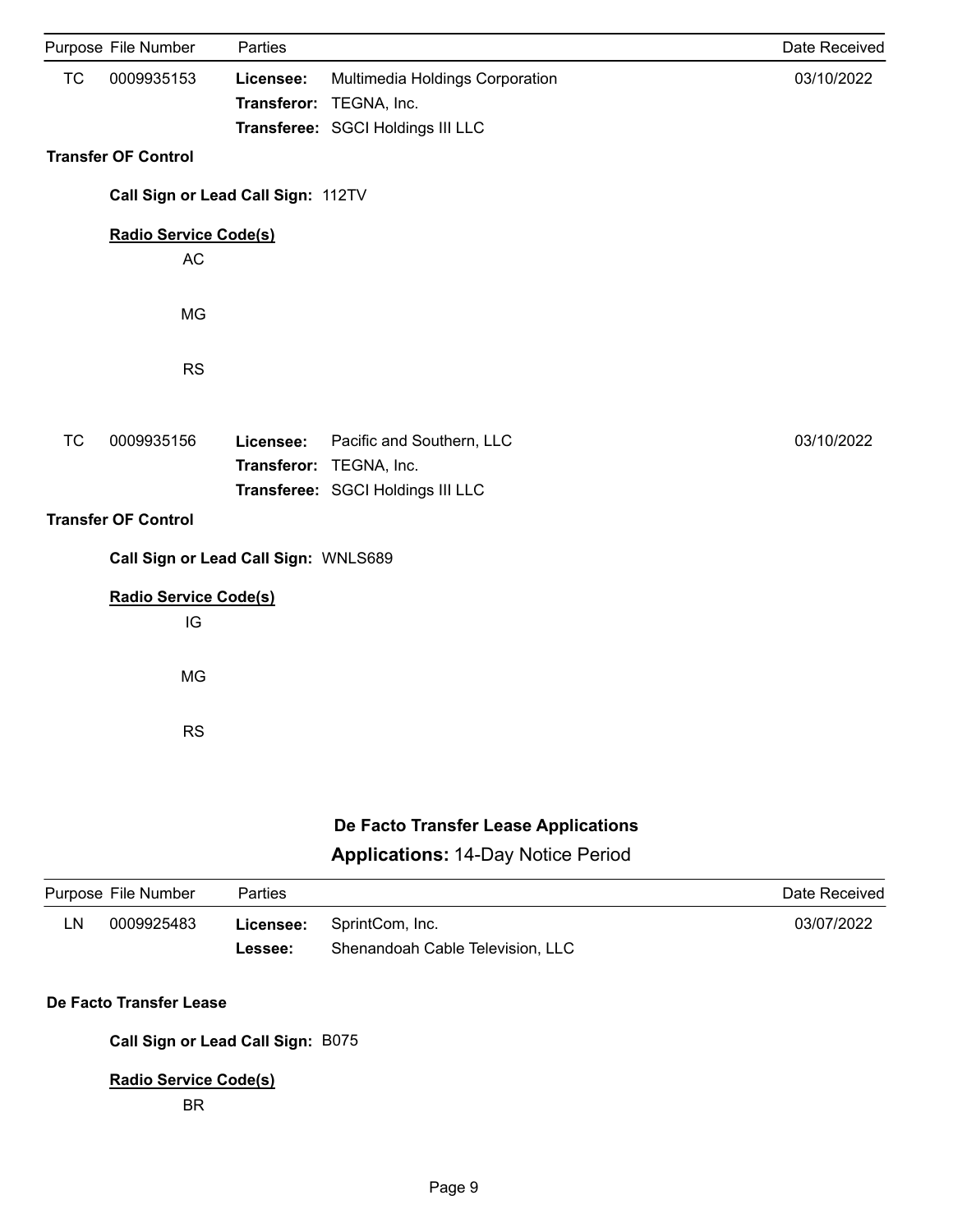|     | Purpose File Number                       | Parties              |                                                                        | Date Received |  |  |
|-----|-------------------------------------------|----------------------|------------------------------------------------------------------------|---------------|--|--|
| LN  | 0009925588                                | Licensee:<br>Lessee: | Clearwire Spectrum Holdings II LLC<br>Shenandoah Cable Television, LLC | 03/07/2022    |  |  |
|     | De Facto Transfer Lease                   |                      |                                                                        |               |  |  |
|     | Call Sign or Lead Call Sign: B374         |                      |                                                                        |               |  |  |
|     | <b>Radio Service Code(s)</b><br><b>BR</b> |                      |                                                                        |               |  |  |
| LN  | 0009925613                                | Licensee:<br>Lessee: | SprintCom, Inc.<br>Shenandoah Cable Television, LLC                    | 03/07/2022    |  |  |
|     | De Facto Transfer Lease                   |                      |                                                                        |               |  |  |
|     | Call Sign or Lead Call Sign: WMI916       |                      |                                                                        |               |  |  |
|     | <b>Radio Service Code(s)</b><br><b>BR</b> |                      |                                                                        |               |  |  |
| LN  | 0009925822                                | Licensee:<br>Lessee: | Shenandoah Cable Television, LLC<br>SprintCom LLC                      | 03/07/2022    |  |  |
|     | De Facto Transfer Lease                   |                      |                                                                        |               |  |  |
|     | Call Sign or Lead Call Sign: WQPV227      |                      |                                                                        |               |  |  |
|     | <b>Radio Service Code(s)</b><br><b>BR</b> |                      |                                                                        |               |  |  |
| LE. | 0009937795                                | Licensee:<br>Lessee: | CALIFORNIA STATE UNIVERSITY, CHICO<br>Independent Spectrum Chico, LLC  | 03/10/2022    |  |  |
|     | De Facto Transfer Lease                   |                      |                                                                        |               |  |  |
|     | Call Sign or Lead Call Sign: L000007778   |                      |                                                                        |               |  |  |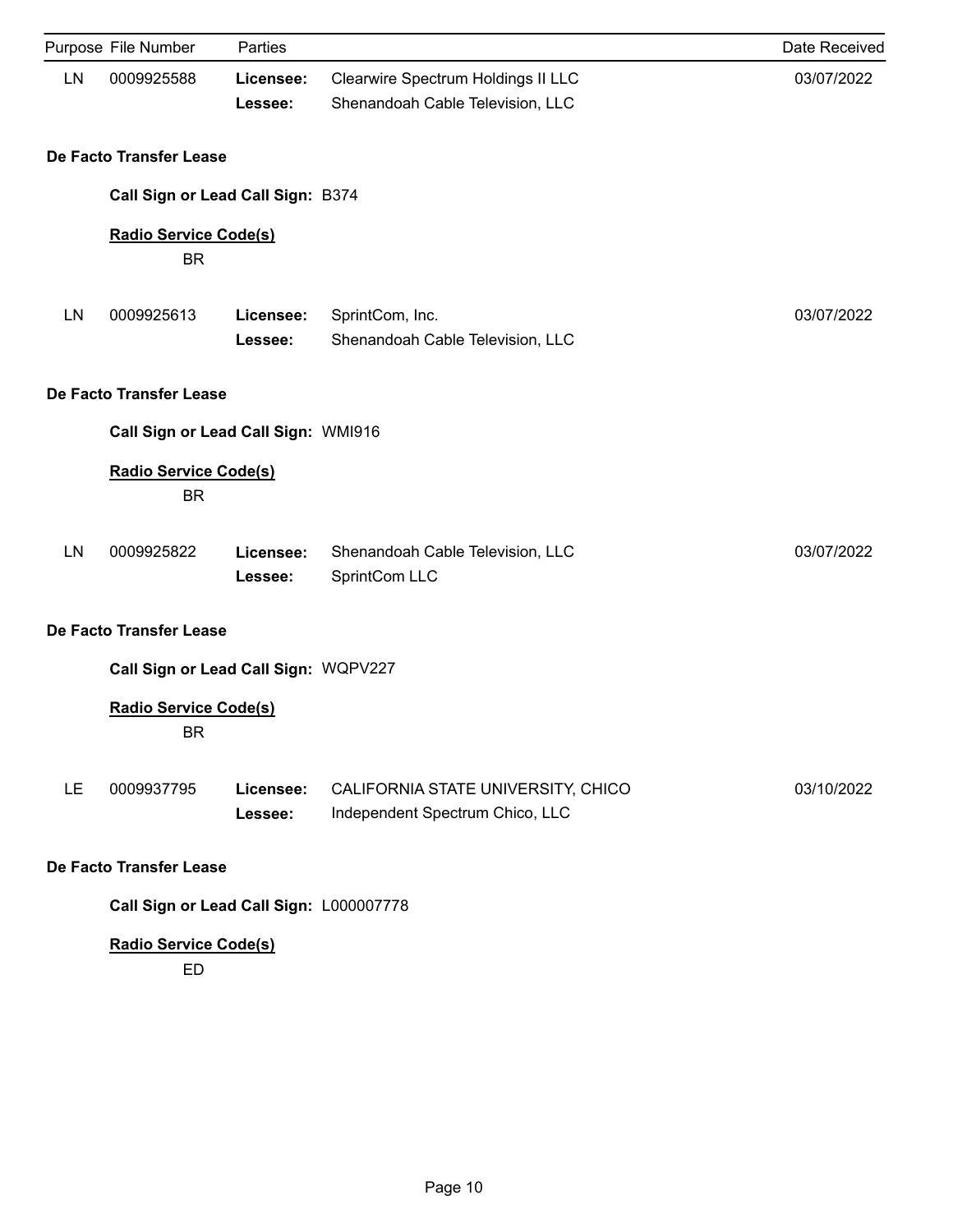|           | Purpose File Number                       | Parties              |                                                                    | Date Received |  |  |
|-----------|-------------------------------------------|----------------------|--------------------------------------------------------------------|---------------|--|--|
| LE        | 0009941546                                | Licensee:<br>Lessee: | Waseca Public Schools<br>Clearwire Spectrum Holdings III LLC       | 03/07/2022    |  |  |
|           | De Facto Transfer Lease                   |                      |                                                                    |               |  |  |
|           | Call Sign or Lead Call Sign: L000040350   |                      |                                                                    |               |  |  |
|           | <b>Radio Service Code(s)</b><br><b>ED</b> |                      |                                                                    |               |  |  |
| LE        | 0009941559                                | Licensee:<br>Lessee: | WELLSVILLE-MIDDLETOWN R-1<br>NSAC, LLC                             | 03/07/2022    |  |  |
|           | De Facto Transfer Lease                   |                      |                                                                    |               |  |  |
|           | Call Sign or Lead Call Sign: L000003390   |                      |                                                                    |               |  |  |
|           | <b>Radio Service Code(s)</b><br>ED        |                      |                                                                    |               |  |  |
| LE        | 0009941567                                | Licensee:<br>Lessee: | <b>Gasconade County R-1</b><br>NSAC, LLC                           | 03/07/2022    |  |  |
|           | De Facto Transfer Lease                   |                      |                                                                    |               |  |  |
|           | Call Sign or Lead Call Sign: L000002362   |                      |                                                                    |               |  |  |
|           | <b>Radio Service Code(s)</b><br>ED        |                      |                                                                    |               |  |  |
| <b>LE</b> | 0009942122                                | Licensee:<br>Lessee: | <b>Community Colleges of Spokane</b><br><b>WBSY Licensing, LLC</b> | 03/08/2022    |  |  |
|           | <b>De Facto Transfer Lease</b>            |                      |                                                                    |               |  |  |
|           | Call Sign or Lead Call Sign: L000042400   |                      |                                                                    |               |  |  |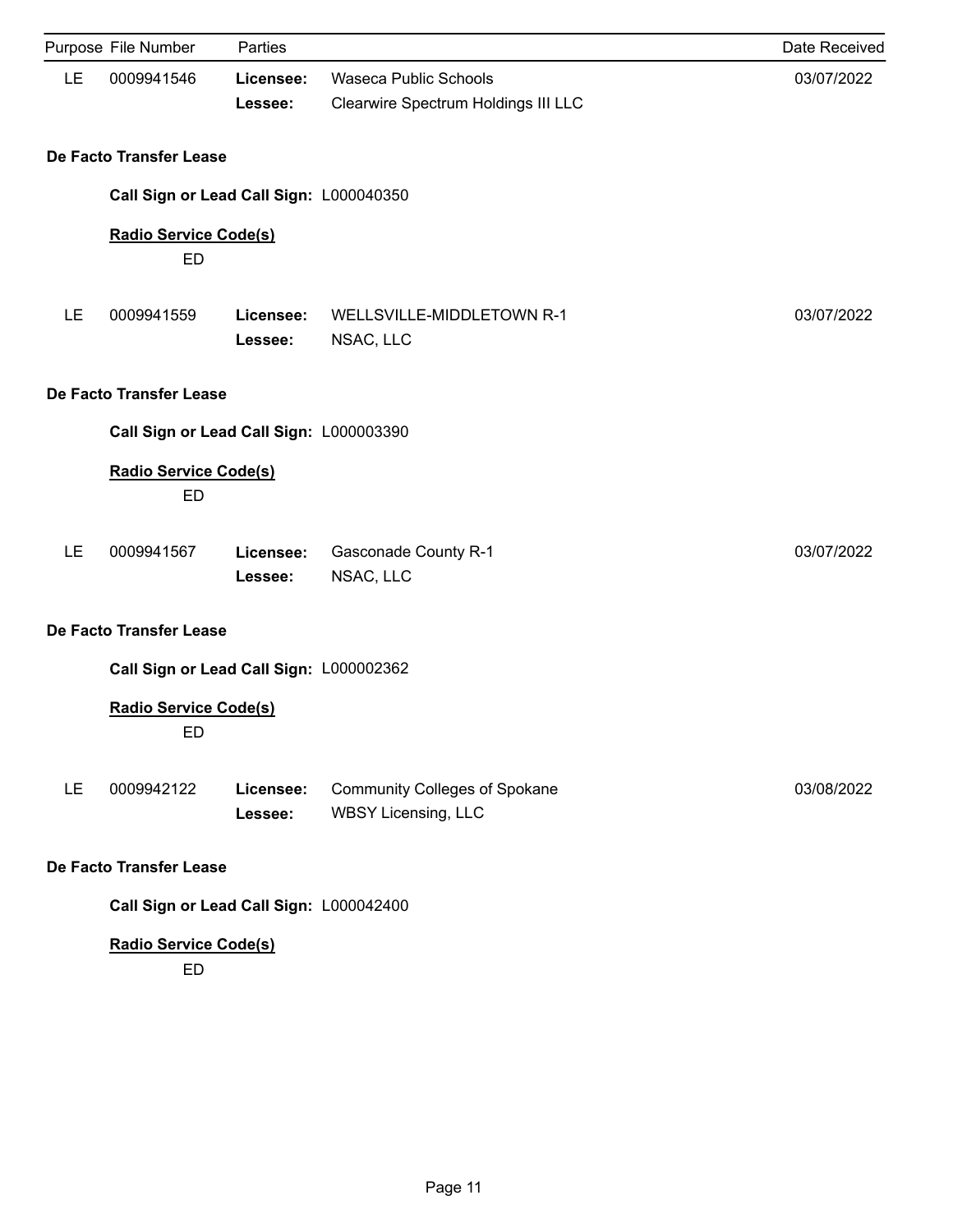|    | Purpose File Number                       | Parties              |                                                                                                  | Date Received |  |  |
|----|-------------------------------------------|----------------------|--------------------------------------------------------------------------------------------------|---------------|--|--|
| LE | 0009942358                                | Licensee:<br>Lessee: | Mississippi Community College Board<br>Cellular South Licenses, LLC                              | 03/10/2022    |  |  |
|    | De Facto Transfer Lease                   |                      |                                                                                                  |               |  |  |
|    | Call Sign or Lead Call Sign: L000024553   |                      |                                                                                                  |               |  |  |
|    | <b>Radio Service Code(s)</b><br><b>ED</b> |                      |                                                                                                  |               |  |  |
| LE | 0009942419                                | Licensee:<br>Lessee: | Mississippi Community College Board<br>CLEARWIRE SPECTRUM HOLDINGS LLC                           | 03/10/2022    |  |  |
|    | De Facto Transfer Lease                   |                      |                                                                                                  |               |  |  |
|    | Call Sign or Lead Call Sign: L000015855   |                      |                                                                                                  |               |  |  |
|    | <b>Radio Service Code(s)</b><br>ED        |                      |                                                                                                  |               |  |  |
| LE | 0009942997                                | Licensee:<br>Lessee: | Sensus Spectrum LLC<br>Sawnee Electric Membership Corporation                                    | 03/10/2022    |  |  |
|    | De Facto Transfer Lease                   |                      |                                                                                                  |               |  |  |
|    | Call Sign or Lead Call Sign: L000016491   |                      |                                                                                                  |               |  |  |
|    | <b>Radio Service Code(s)</b><br><b>MS</b> |                      |                                                                                                  |               |  |  |
| LE | 0009944273                                | Licensee:<br>Lessee: | Hispanic Information and Telecommunications Network, Inc.<br>Clearwire Spectrum Holdings III LLC | 03/08/2022    |  |  |
|    | De Facto Transfer Lease                   |                      |                                                                                                  |               |  |  |
|    | Call Sign or Lead Call Sign: L000009909   |                      |                                                                                                  |               |  |  |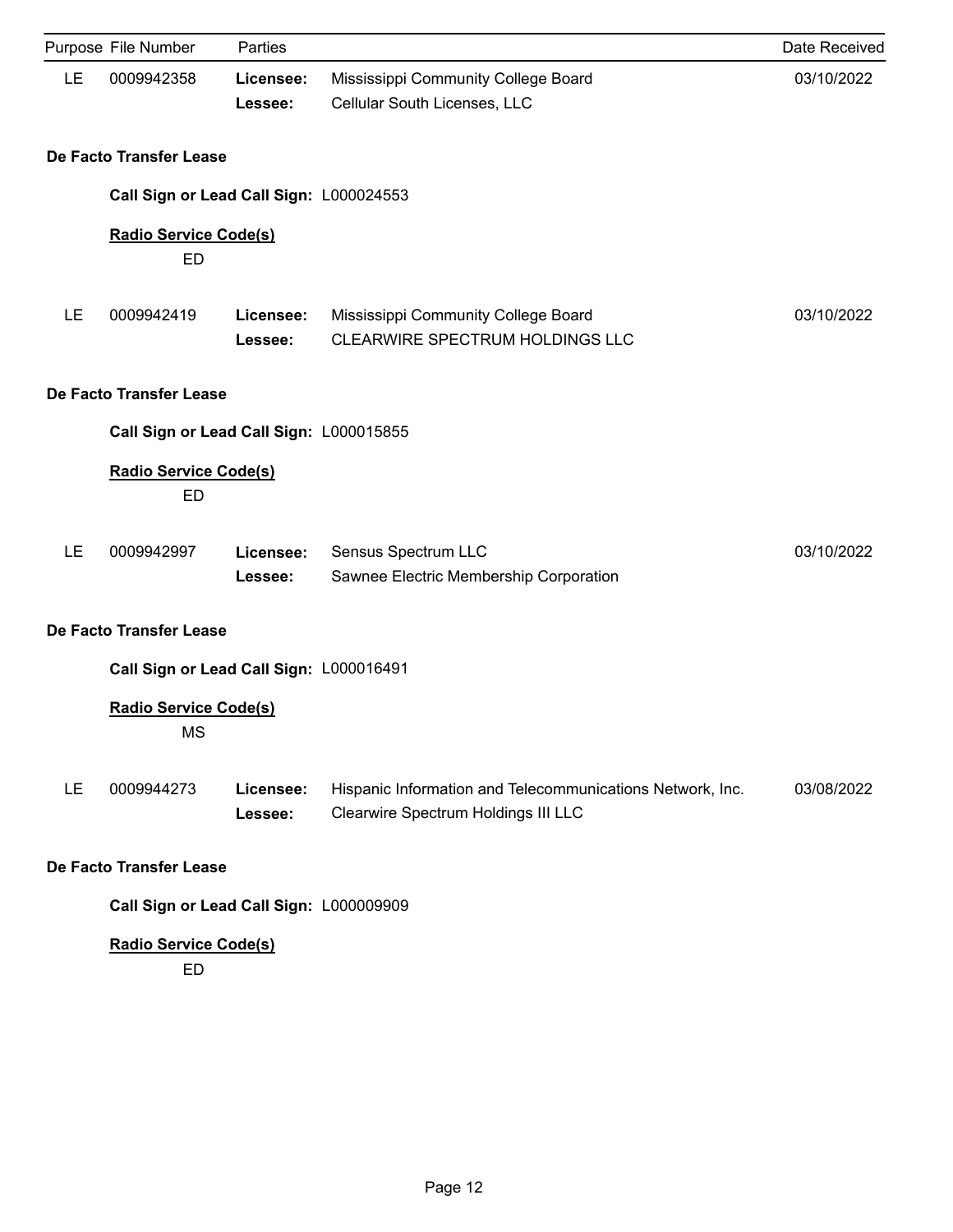|                                         | Purpose File Number                       | Parties              |                                                                                                  | Date Received |
|-----------------------------------------|-------------------------------------------|----------------------|--------------------------------------------------------------------------------------------------|---------------|
| LE                                      | 0009944346                                | Licensee:<br>Lessee: | Hispanic Information and Telecommunications Network, Inc.<br>Clearwire Spectrum Holdings III LLC | 03/08/2022    |
|                                         | De Facto Transfer Lease                   |                      |                                                                                                  |               |
|                                         | Call Sign or Lead Call Sign: L000020077   |                      |                                                                                                  |               |
|                                         | <b>Radio Service Code(s)</b><br>ED        |                      |                                                                                                  |               |
| LE                                      | 0009944348                                | Licensee:<br>Lessee: | MORGAN MILL INDEPENDENT SCHOOL DISTRICT<br>Clearwire Spectrum Holdings III LLC                   | 03/08/2022    |
|                                         | De Facto Transfer Lease                   |                      |                                                                                                  |               |
|                                         | Call Sign or Lead Call Sign: L000021098   |                      |                                                                                                  |               |
|                                         | <b>Radio Service Code(s)</b><br>ED        |                      |                                                                                                  |               |
| LE                                      | 0009946520                                | Licensee:<br>Lessee: | Board of Trustees of State Institutions of Higher Learning<br>CLEARWIRE SPECTRUM HOLDINGS LLC    | 03/10/2022    |
| De Facto Transfer Lease                 |                                           |                      |                                                                                                  |               |
|                                         | Call Sign or Lead Call Sign: L000015875   |                      |                                                                                                  |               |
|                                         | <b>Radio Service Code(s)</b><br><b>ED</b> |                      |                                                                                                  |               |
| LE                                      | 0009947380                                | Licensee:<br>Lessee: | Van-Far R-1 School District<br>Fixed Wireless Holdings, LLC                                      | 03/09/2022    |
| De Facto Transfer Lease                 |                                           |                      |                                                                                                  |               |
| Call Sign or Lead Call Sign: L000005240 |                                           |                      |                                                                                                  |               |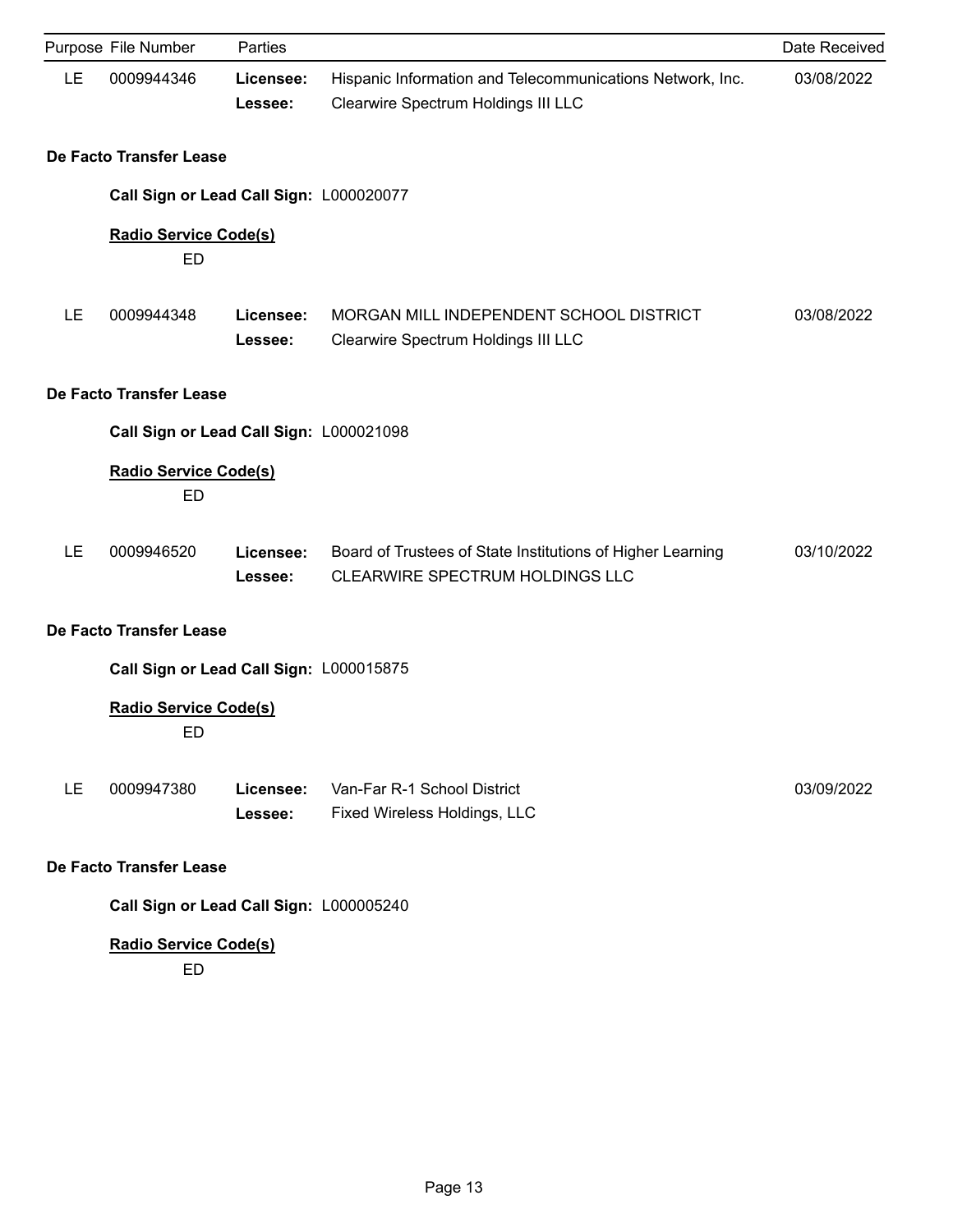| Purpose File Number |                                         | Parties              |                                                                                                   |            |  |
|---------------------|-----------------------------------------|----------------------|---------------------------------------------------------------------------------------------------|------------|--|
| LE                  | 0009948331                              | Licensee:<br>Lessee: | Board of Trustees of State Institutions of Higher Learning<br><b>Cellular South Licenses, LLC</b> | 03/10/2022 |  |
|                     | De Facto Transfer Lease                 |                      |                                                                                                   |            |  |
|                     | Call Sign or Lead Call Sign: L000024536 |                      |                                                                                                   |            |  |
|                     | <b>Radio Service Code(s)</b><br>ED      |                      |                                                                                                   |            |  |
|                     |                                         |                      |                                                                                                   |            |  |
|                     |                                         |                      | <b>Applications: No Prior Notice Period Required</b>                                              |            |  |

Purpose File Number Parties **Provide Acceleration Control** Purpose File Number Parties Parties Parties Acceleration

### **There are no applications for this section this week.**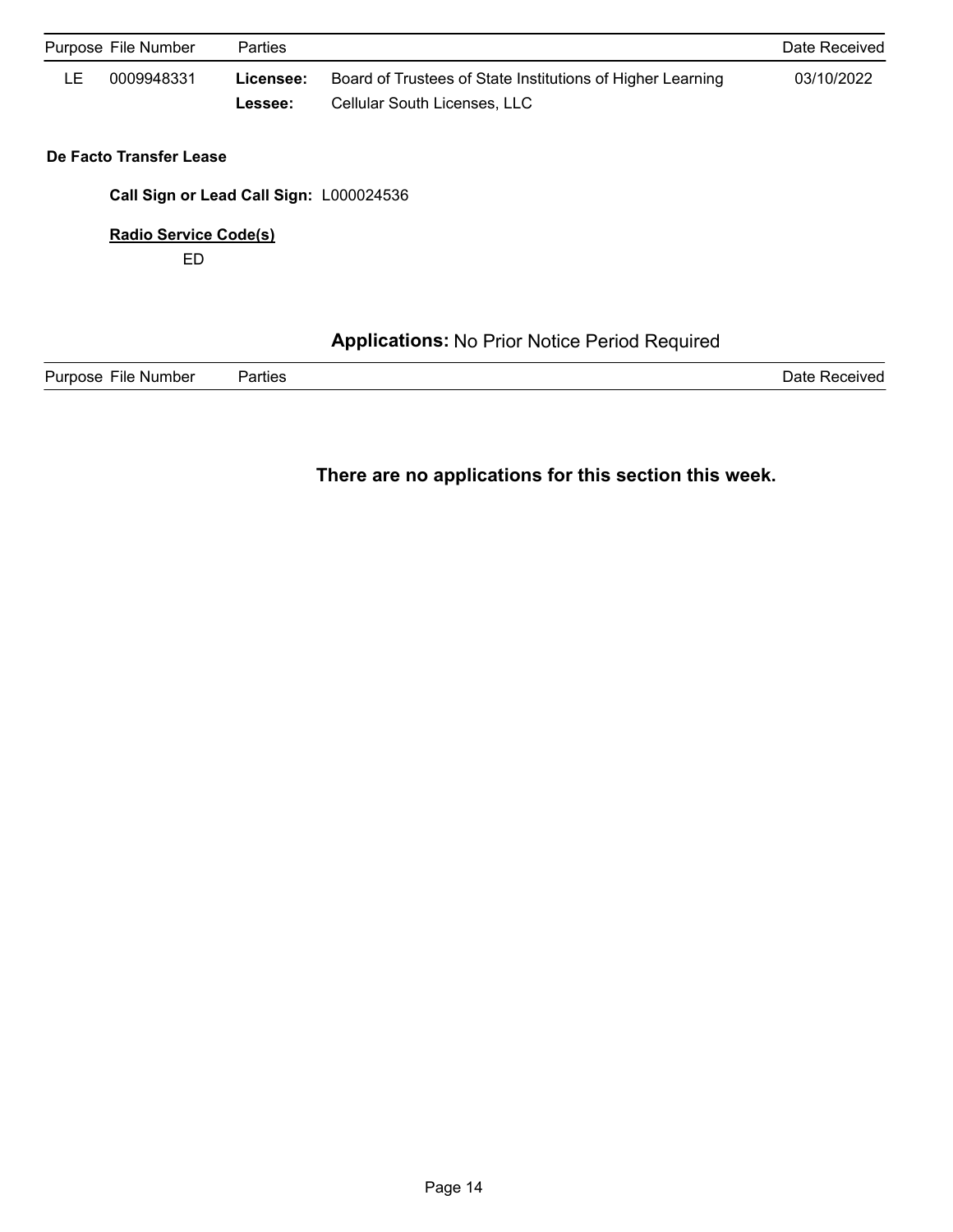### **De Facto Transfer Lease Applications and Spectrum Manager Lease Notifications Action**

| Purpose                    | File Number | Parties                            |                                                                      | Receipt Date |  |
|----------------------------|-------------|------------------------------------|----------------------------------------------------------------------|--------------|--|
| LE                         | 6028EDSL22  | Licensee:<br>Lessee:<br>Sublessee: | Summit School District 54-6<br>RC Technologies<br>Data Truck, L.L.C. | 03/10/2022   |  |
| De Facto Transfer Sublease |             |                                    |                                                                      |              |  |

**Call Sign or Lead Call Sign: WNC826<br>Lease Identifier:** L000015378 Lease Identifier:

**Radio Service Code(s):**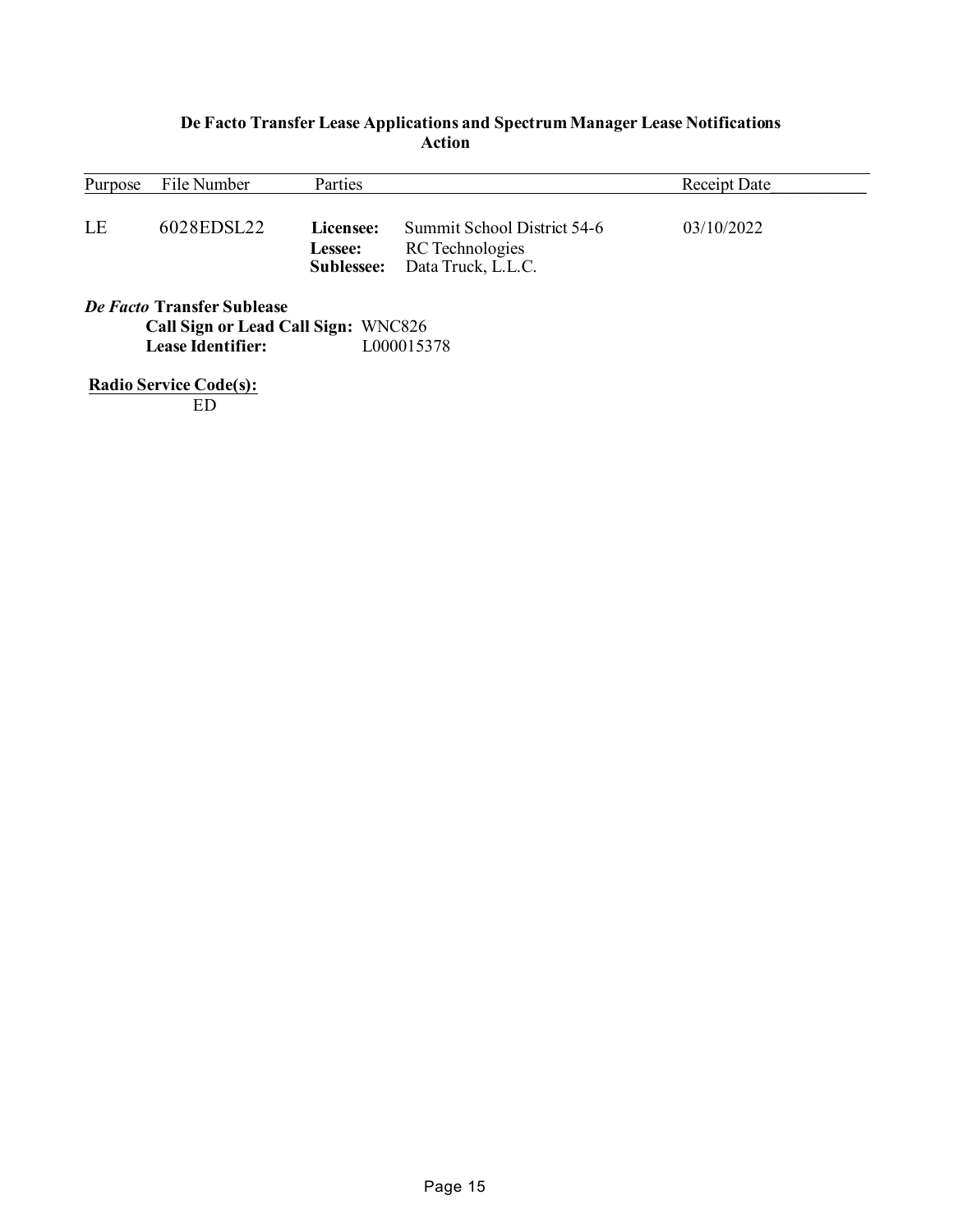| LN                                                                                                                                                                                |  |         | 6026EDSL22 Licensee: The Alaska Wireless Network, LLC<br>Lessee: WBSY Licensing, LLC<br><b>Sublessee:</b> Clarendon Foundation, Inc. | 03/04/2022 |  |
|-----------------------------------------------------------------------------------------------------------------------------------------------------------------------------------|--|---------|--------------------------------------------------------------------------------------------------------------------------------------|------------|--|
| <i>De Facto</i> Transfer Lease (Partial)<br>Call Sign or Lead Call Sign: WNC386<br>Lease or Lead Lease Identifier: L000043098<br><b>Radio Service Code(s):</b><br>ED              |  |         |                                                                                                                                      |            |  |
| LN                                                                                                                                                                                |  | Lessee: | 6027EDSL22 Licensee: The Alaska Wireless Network, LLC<br>Clearwire Spectrum Holdings II LLC<br>Sublessee: Clarendon Foundation, Inc  | 03/04/2022 |  |
| De Facto Transfer Lease (Partial)<br>Call Sign or Lead Call Sign: WNC729, WNC772<br>Lease or Lead Lease Identifier: L000001782, L000001803<br><b>Radio Service Code(s):</b><br>ЕD |  |         |                                                                                                                                      |            |  |

Purpose File Number Parties **Parties** Receipt Date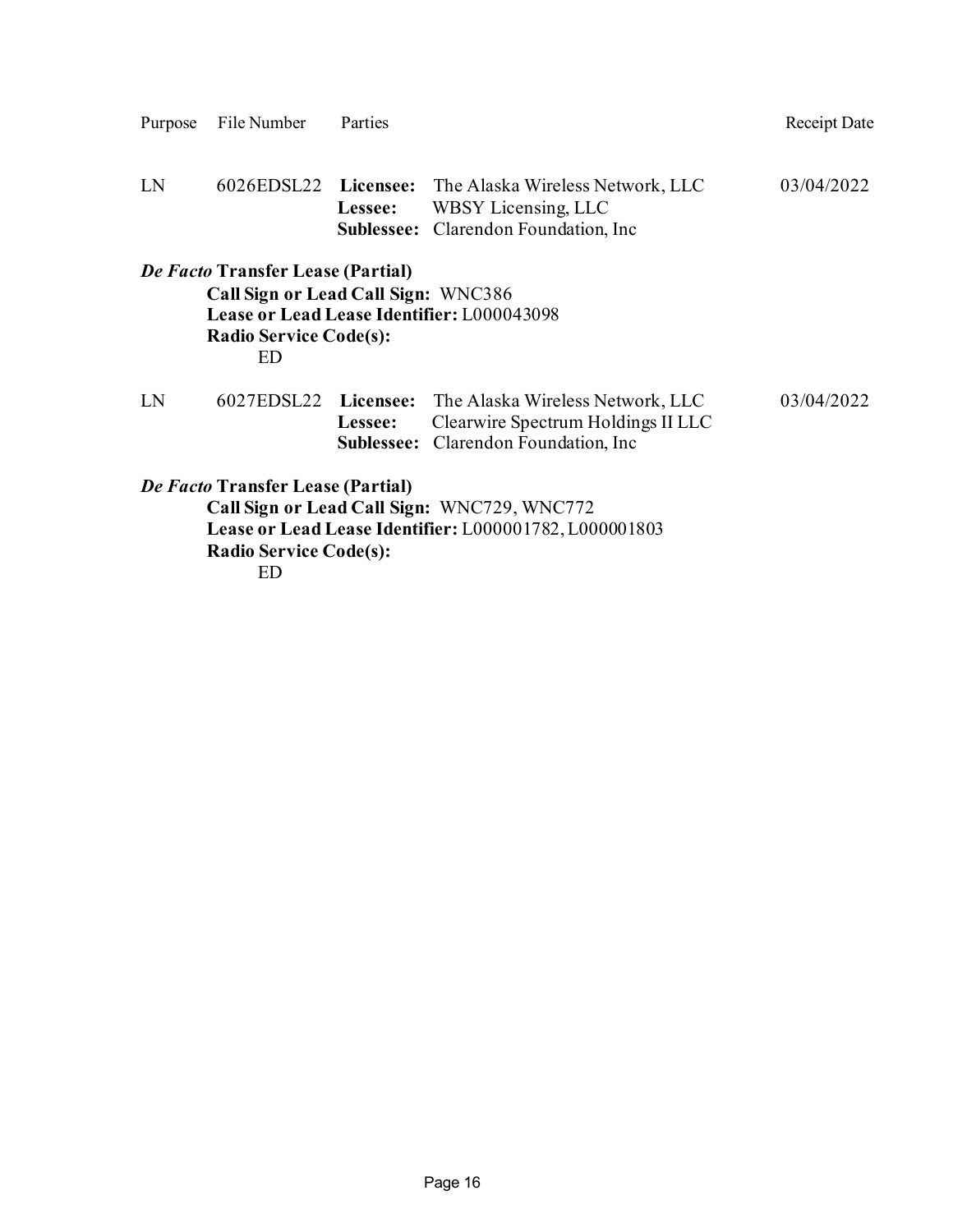#### **Purpose Key:**

| AA  | Assignment of Authorization | Extend the Term of a Lease/Sublease/   |
|-----|-----------------------------|----------------------------------------|
| AM  | Amendment                   | Private Commons Arrangement            |
| TC. | Transfer of Control         | Transfer of Control of a Lessee/Subles |

- LN New Lease/Sublease/Private Commons Arrangement RE
	- **Radio Service Key:**

- 
- Private Commons Arrangement
- Transfer of Control of a Lessee/Sublessee
- DE Reportable Event

|           | <b>Radio Service Key:</b>                                              |           |                                         |
|-----------|------------------------------------------------------------------------|-----------|-----------------------------------------|
| AA        | <b>Aviation Auxiliary Group</b>                                        | LV        | Low Power Wire                          |
| AB        | <b>Aural Microwave Booster</b>                                         | LW        | 902-928 MHz L                           |
| AC        | Aircraft                                                               | МA        | Marine Auxiliary                        |
| AD        | AWS-4                                                                  | МC        | Coastal Group                           |
| AF        | Aeronautical and Fixed                                                 | MG        | Microwave Indu                          |
| AH        | AWS-H Block (1915-1920 MHz and 1995-2000 MHz)                          | МK        | Alaska Group                            |
| AI        | <b>Aural Intercity Relay</b>                                           | ΜМ        | <b>Millimeter Wave</b>                  |
| AR        | <b>Aviation Radionavigation</b>                                        | ΜR        | Marine Radiolo                          |
| AS        | <b>Aural Studio Transmitter Link</b>                                   | МS        | <b>Multiple Addres</b>                  |
| AT        | AWS-3 (1695-1710 MHz, 1755-1780 MHz, and 2155-2180 MHz)                | NС        | Nationwide Cor                          |
| AW        | AWS, 1710-1755/2110-2155 MHz bands                                     | ΝN<br>PC  | 3650-3700 MHz<br><b>Public Coast St</b> |
| BA        | 1390-1392 MHz Band, Market Area                                        | <b>PE</b> |                                         |
| BВ        | 1392-1395 and 1432-1435 MHz Bands, Market Area                         | QA        | Digital Electron<br>220-222 MHz B       |
| ВC        | 1670-1675 MHz Band, Market Area                                        | QD        | Non-Nationwide                          |
| BR        | <b>Broadband Radio Service</b>                                         | QO        | Non-Nationwide                          |
| CA        | Commercial Air-ground Radiotelephone                                   | QQ        | <b>Intelligent Trans</b>                |
| CВ        | <b>BETRS</b>                                                           | QT        | Non-Nationwide                          |
| CD        | Paging and Radiotelephone                                              | <b>RP</b> | <b>Broadcast Auxil</b>                  |
| CЕ        | Digital Electronic Message Service                                     | <b>RS</b> | Land Mobile Ra                          |
| CF<br>СG  | <b>Point to Point Microwave</b><br>Air-ground Radiotelephone           | TB        | <b>TV Microwave I</b>                   |
| CJ        |                                                                        | ΤL        | <b>TV Intercity Rel</b>                 |
|           | <b>Commercial Aviation Air-Ground Radiotelephone</b><br>(800 MHz band) | TN        | 39 GHz, Auction                         |
| CL        | Cellular                                                               | TP        | <b>TV Pickup</b>                        |
| CΝ        | <b>PCS Narrowband</b>                                                  | <b>TS</b> | <b>TV Studio Trans</b>                  |
| CO        | Offshore Radiotelephone                                                | TT        | <b>TV Translator R</b>                  |
| СP        | Part 22 VHF/UHF Paging (excluding 931MHz)                              | TZ        | 24 GHz Service                          |
| CR        | Rural Radiotelephone                                                   | <b>WA</b> | Microwave Avia                          |
| СT        | <b>Local Television Transmission</b>                                   | <b>WM</b> | Microwave Mar                           |
| <b>CW</b> | <b>PCS Broadband</b>                                                   | WP        | 700 MHz Upper                           |
| СY        | 1910-1915/1990-1995 MHz Bands, Market Area                             | <b>WR</b> | Microwave Rad                           |
| CZ        | Paging and Radiotelephone, Auctioned                                   | <b>WS</b> | <b>Wireless Comm</b>                    |
| DV        | Multichannel Video Distribution AND Data Service                       | <b>WT</b> | 600 MHz Band                            |
| ED        | <b>Educational Broadband Service</b>                                   | <b>WU</b> | 700 MHz Upper                           |
| GB        | Business, 806-821/851-866 MHz, Conventional                            | <b>WX</b> | 700 MHz Guard                           |
| GC        | 929-930 MHz Paging Systems, Auction                                    | <b>WY</b> | 700 MHz Lower                           |
| GI        | Other Indust/Land Transp, 896-901/935-940 MHz, Conv.                   | <b>WZ</b> | Lower 700 MHz                           |
| GJ        | Business and Industrial/Land Transportation                            | YB.       | Business, 806-8                         |
|           | $(809 - 824$ and 8)                                                    | YC        | SMR, 806-821/                           |
| GL        | 900 MHz Conventional SMR (SMR, Site-Specific)                          | YD        | SMR, 896-901/                           |
| GМ        | 800 MHz Conventional SMR (SMR, Site-specific)                          | YG        | Industrial/Busin                        |
| GO        | Other Indust/Land Transp, 806-821/851-866 MHz, Conv.                   | YH        | SMR, 806-821/                           |
| GR        | SMR, 896-901/935-940 MHz, Conventional                                 | YI        | Other Indust/La                         |
| GS        | Private Carrier Paging, 929-930 MHz                                    | YJ        | Business and In                         |
| GU        | Business, 896-901/935-940 MHz, Conventional                            | YK        | Industrial/Busin                        |
| <b>GX</b> | SMR, 806-821/851-866 MHz, Conventional                                 | YL        | 900 MHz Trunk                           |
| IG        | Industrial/Business Pool, Conventional                                 | YM        | 800 MHz Trunk                           |
| IK        | Industrial/Business Pool - Commercial, Conventional                    | YO        | Other Indust/La                         |
| LD        | <b>Local Multipoint Distribution Service</b>                           | YS.       | SMR, 896-901/                           |
| LN        | 902-928 MHz Location Narrowband (Non-Multilateration)                  | YU        | Business, 896-9                         |
| LР        | <b>Broadcast Auxiliary Low Power</b>                                   | YΧ        | SMR, 806-821/                           |

LS Location and Monitoring Service, Multilateration (LMS)

- Low Power Wireless Assist Video Devices
- 902-928 MHz Location Wideband (Grandfathered AVM)
- **Marine Auxiliary Group**
- Coastal Group Microwave Industrial/Business Pool
- Alaska Group
- Millimeter Wave 70/80/90 GHz Service
- Marine Radiolocation Land
- Multiple Address Service, Auctioned
- Nationwide Commercial 5 Channel, 220 MHz
- 3650-3700 MHz
- Public Coast Stations, Auctioned
- Digital Electronic Message Service Private
- 220-222 MHz Band Auction
- Non-Nationwide Data, 220 MHz
- Non-Nationwide Other, 220 MHz
- Intelligent Transportation Service (Non-Public Safety)
- Non-Nationwide 5 Channel Trunked, 220 MHz
	- **Broadcast Auxiliary Remote Pickup**
	- Land Mobile Radiolocation
- TV Microwave Booster
- **TV Intercity Relay** 
	- 39 GHz, Auctioned
	- **TV Pickup**
	- TV Studio Transmitter Link
- TV Translator Relay 24 GHz Service
- Microwave Aviation
- Microwave Marine
- 700 MHz Upper Band (Block D)
- Microwave Radiolocation
- Wireless Communications Service
- - 700 MHz Upper Band (Block C)
	- 700 MHz Guardband
	- 700 MHz Lower Band (Blocks A, B, E)
	- Lower 700 MHz Bands
- Business, 806-821/851-866 MHz, Trunked
- SMR, 806-821/851-866 MHz, Trunked, Auctioned
- SMR, 896-901/935-940 MHz, Auctioned
- Industrial/Business Pool, Trunked
- SMR, 806-821/851-866 MHz, Auctioned (Rebanded YC license)
- Other Indust/Land Transp. 896-901/935-940 MHz, Trunked
- Business and Industrial/Land Transportation (809 824 and 8)
- Industrial/Business Pool Commercial, Trunked
- 900 MHz Trunked SMR (SMR, Site-Specific)
- 800 MHz Trunked SMR (SMR, Site-specific)
- Other Indust/Land Transp. 806-821/851-866 MHz, Trunked
- SMR, 896-901/935-940 MHz, Trunked
- Business, 896-901/935-940 MHz,Trunked
	- SMR, 806-821/851-866 MHz, Trunked
- ZV Interactive Video and Data Service